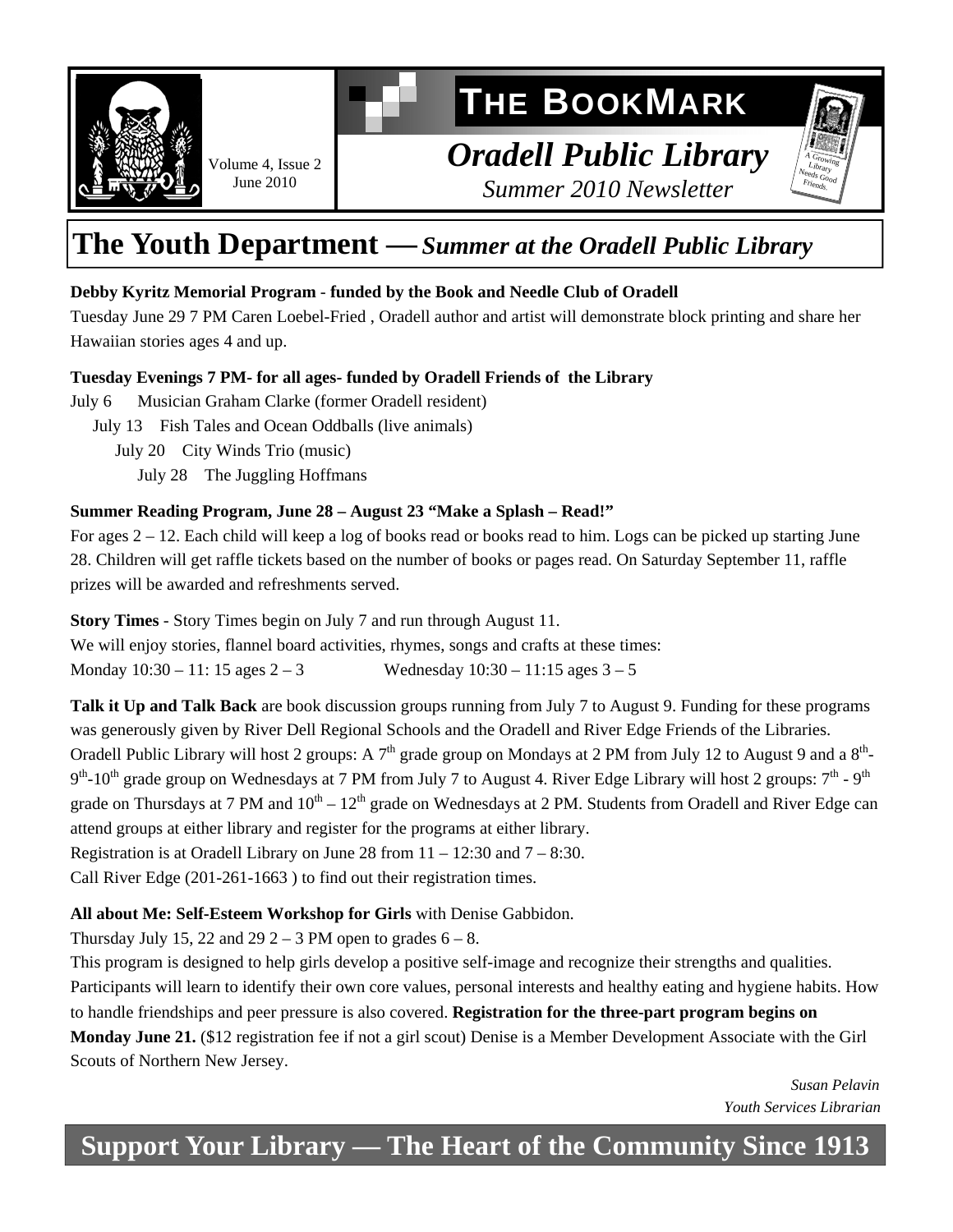# **Local History Room** *—*

Within the last six months, the Local History Room, and therefore the citizens of Oradell, have received two outstanding gifts, both from the same person.

 Late in 2009, Ms. Joan Ward of Westwood, NJ donated two twelve inch, 78 rpm records of an interview between her grandfather-in-law, author J. Irving Crump, and the noted illustrator, Norman Rockwell. Since very few people have the

ability to listen to the old 78 rpm records, we set out to find a way to convert the sound recording into digital format, and then to have it transcribed so people could read the text of the interview.

 The natural choice was Ned Barber of Park Ridge, New Jersey, knowing of his background in electronics, and his interest in local history. Among other things, Mr. Barber is the founder and Executive Director of the Pascack Valley History Project, which he created in 2004 to assist historians and historical organizations with the application of technology to their local history activities.

 Mr. Barber was successful in transferring the Norman Rockwell interview from the 78 rpm records into digital files, and then transcribing those files into text. In addition, he worked on cleaning up the background

noise from the records so that the CD's he produced would be easy to listen to. Thus, as a result of his efforts, the Local History Room has two copies of the printed text of the interview, plus a CD that can be listened to.

 Just to peak your interest, here are some excerpts from the interview.

**AL** (Andy Lessman): the story has it that they (*Boy's Life* magazine) had you covering at

**NR**: Well, I think I did one historical book for American Book Co. , but that was just one job, and then there was *Boy's Life*.

**AL**: So that really was the beginning of a tremendous career, and one that really changed the face of magazines, and cover design, and cover ideas.

**IC**: I think that's so.....



*Norman Rockwell, Andy Lessman and Irving Crump, at artist Norman Rockwell's Vermont estate, 1951. Picture and an article, Irving Crump Retired Man in Action, published in The Bergen Record Weekend Magazine — March 3, 1956.* 

least two stories for the magnificent sum of \$50 or \$75 a month.

**NR** (Norman Rockwell): Yeah, I think it was about \$75 a month. **IC** (Irving Crump) Isn't it true that the *Boy's Life* actually was the vehicle in which your first work was published, or did you publish some stuff [earlier]?

 $\overline{\phantom{a}}$  The second gift from Ms. Ward was a large number of books written by her grandfather-in-law. Their addition to the Oradell Local History Collection filled many gaps in the collection, so that now there are only 14 books written by Mr. Crump that are not represented in the collection. None of the books in the Local History Collection can be circulated. However, the Local History Room is now open on the first Friday of each month from 1-5 pm, and books can be viewed and even borrowed to read in

the small, but very comfortable reading area just outside the history room. We hope you'll come and see these interesting additions to our collection.

> *George Carter Borough Archivist*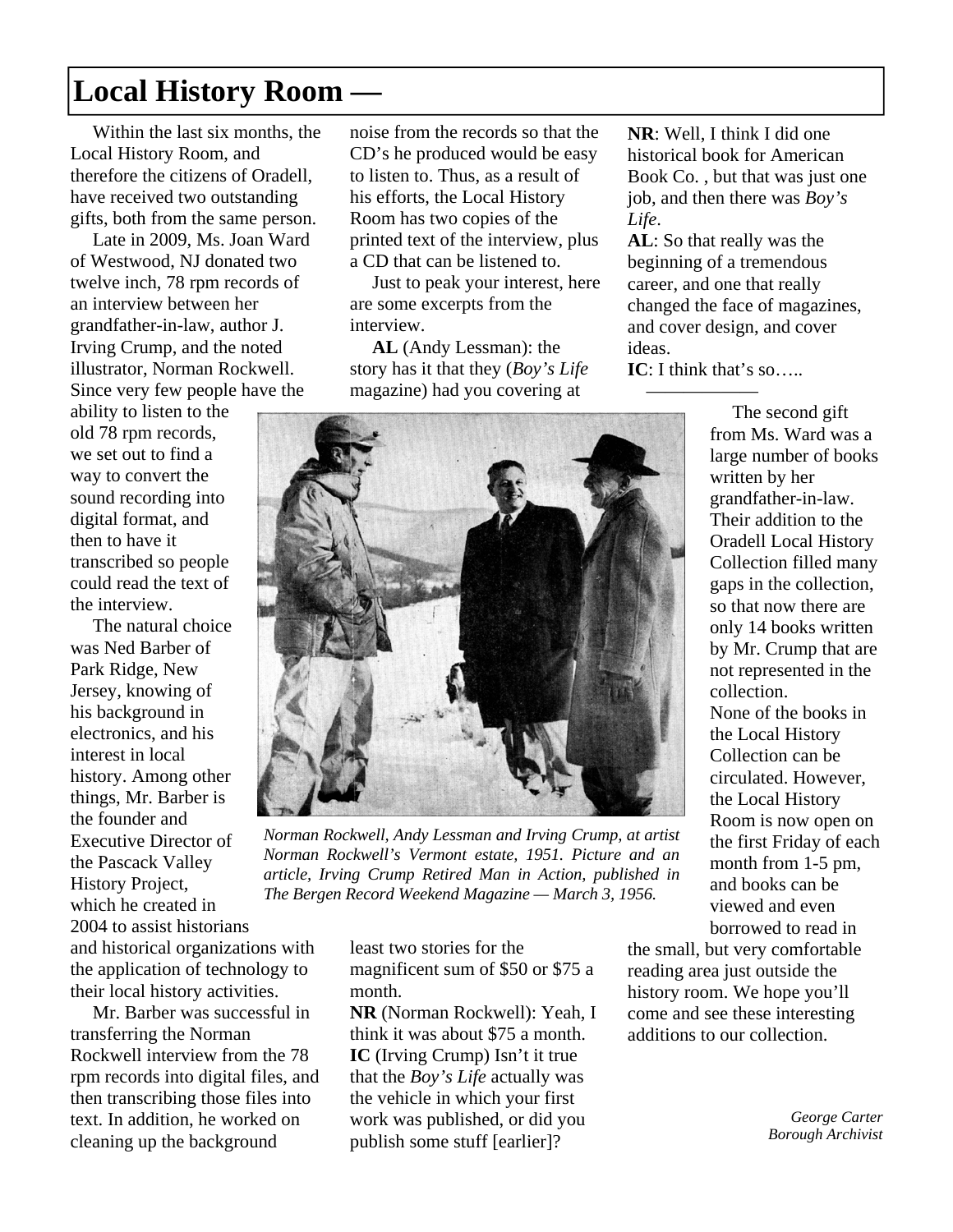# **Library Director Corner**

 It is an exciting season at Oradell Public Library as I complete my first three months as Director. Although the future of public library services statewide is uncertain, because of proposed cuts statewide to library aid, we continue to offer to our patrons a wide variety of materials and programs for all ages here in Oradell, including computer training classes, reference services, the Teen Summer Reading Club in partnership with the Riverdell Schools and the River Edge Public Library, a full array of children's summer programming, exhibitions in our display cases, timely book displays (in early May we featured materials on Cinco de Mayo), and among many other services adult programming, including poet/ performer/professor Susanna Rich's "A Wild Night With Emily Dickinson" on May 10, 2010 and Sandra Steuer Cohen's Belly dance Program on the 21st of June 21, 2010, these last two being sponsored by the Friends of the Library. Our two monthly Book Clubs (Morning and Evening) continue to thrive. We are also pleased to report that through the generosity of the



*JOHN J. TRAUSE* 

Oradell Public Library Foundation we have had our historic grandfather clock outside the south Reference Room repaired. At this time we call upon all our Friends and patrons to support Oradell Public Library and all the libraries in the State by checking out this page on the BCCLS website: www.bccls.org/advocacyArchive/20100324.shtml and registering your voice in support of continued funding to libraries. We also thank all those who filled out the orange cards to be sent to the Governor and Legislature in Trenton.

## **From the Reference Desk**

The Oradell Local History Room has been opened for several Fridays, and I am pleased to report that there has been an exciting amount of activity. People have been dropping in to browse through the book shelves, discovering all kinds of fun facts about early Oradell.

 One person became fascinated with the seven volumes of police photos donated by the Oradell Police Department. Several have found our six volumes of old postcards a delightful way to learn about our town in an earlier time. Still more have found the pictures of homes on "Broadway Boulevard", now Martin Avenue, rather unusual, to say the least. And so on.

 We are making every effort to staff the Local History Room on the first Friday of each month from 1 PM until 5 PM. Unless something unusual comes up, you will find the Borough Archivist, George Carter there, and our Borough Historian, Frank Vierling will be there when he returns in the fall.

> *Nicholas Jackson Information Services Librarian*

Did you know there is a continuous BOOK SALE on the lower level of the library?

 One family's discards just might be a treasure you would like to add to your collection.

 Or maybe you need room on your book shelves. You can make that room by donating your surplus to the library.

 All proceeds are used by the FRIENDS for library use. *George Materon*

# **Book Sale 12 Corner Sale Items**

#### Oradell History Books:

- 75th Anniversary .................... \$5.00
- 100th Anniversary ................ \$15.00
- Illustrated Note Cards ................. \$10.00

#### Our Popular Owl

| Sale items available at the front desk. |  |
|-----------------------------------------|--|